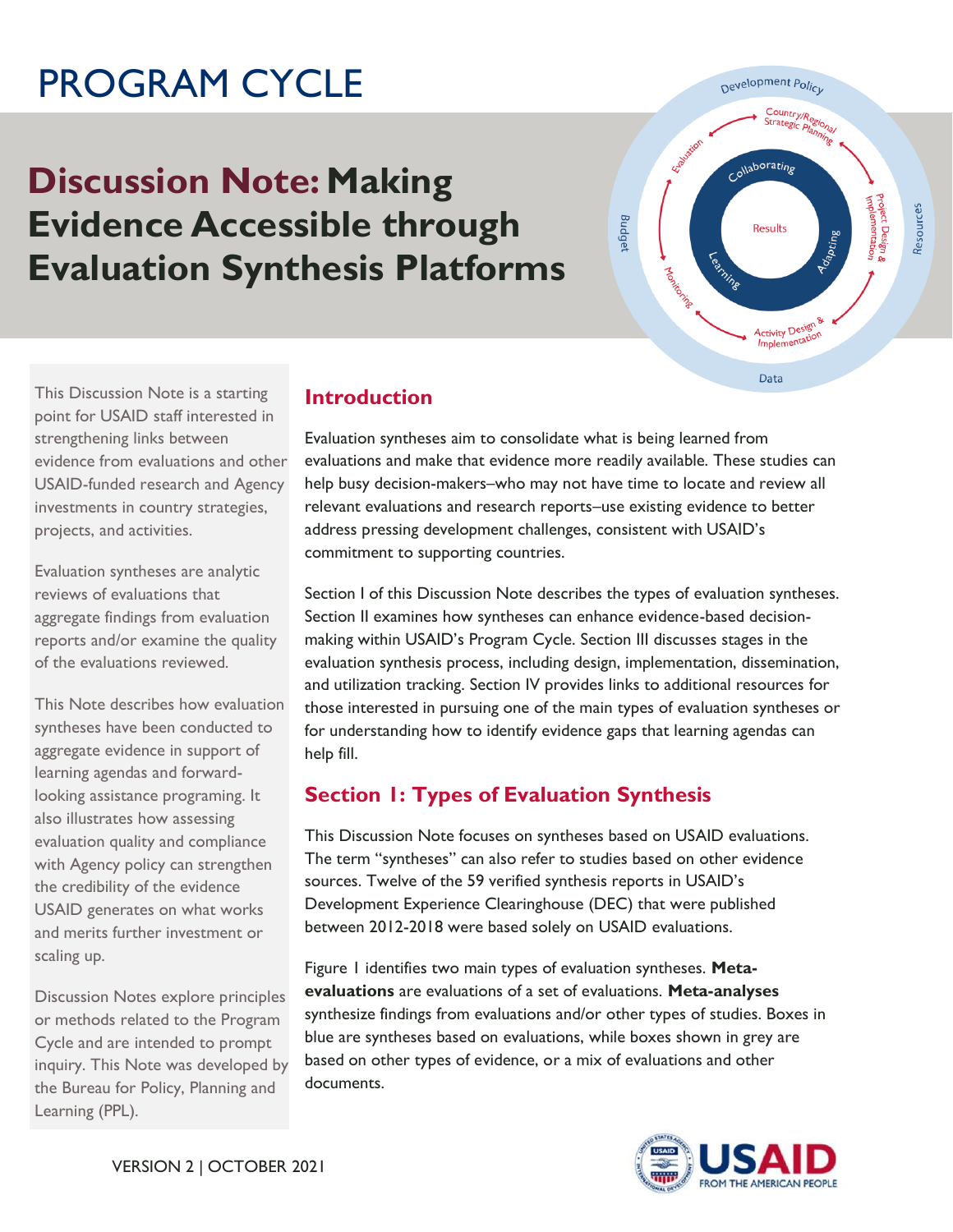

Figure 1Evaluation Synthesis Types and Sub-Types

## **Section II: Evaluation Evidence and USAID's Program Cycle**

USAID's Automated Directives System (ADS) 201 defines evaluation as, "the systematic collection and analysis of data and information about the characteristics and outcomes of one or more organizations, policies, programs, strategies, projects, and/or activities conducted as a basis for judgments to understand and improve effectiveness and efficiency, timed to inform decisions about current and future programming." This definition aligns evaluation with key Agency Program Cycle principles, one of which states that "USAID's decisions about where and how to invest foreign assistance resources should be based on analysis and conclusions supported by evidence [from] formal assessments, evaluations, and studies conducted by USAID or other development actors" (ADS 201.3.1.2)

 Furthermore, ADS 201.3.2 advises on gathering and presenting evaluation evidence to support proposed strategies, projects, and activities. This means not just using evidence from evaluations conducted by an operating unit preparing a Country Development Cooperation Strategy (CDCS), Project Development Document (PDD), or Activity Approval Memorandum (AAM) but also reaching beyond a Mission's local evidence base for relevant evidence from other USAID operating units, partner governments, civil society, the private sector, and other donors. ADS 201 provides task-specific guidance for applying this principle across several Program Cycle stages.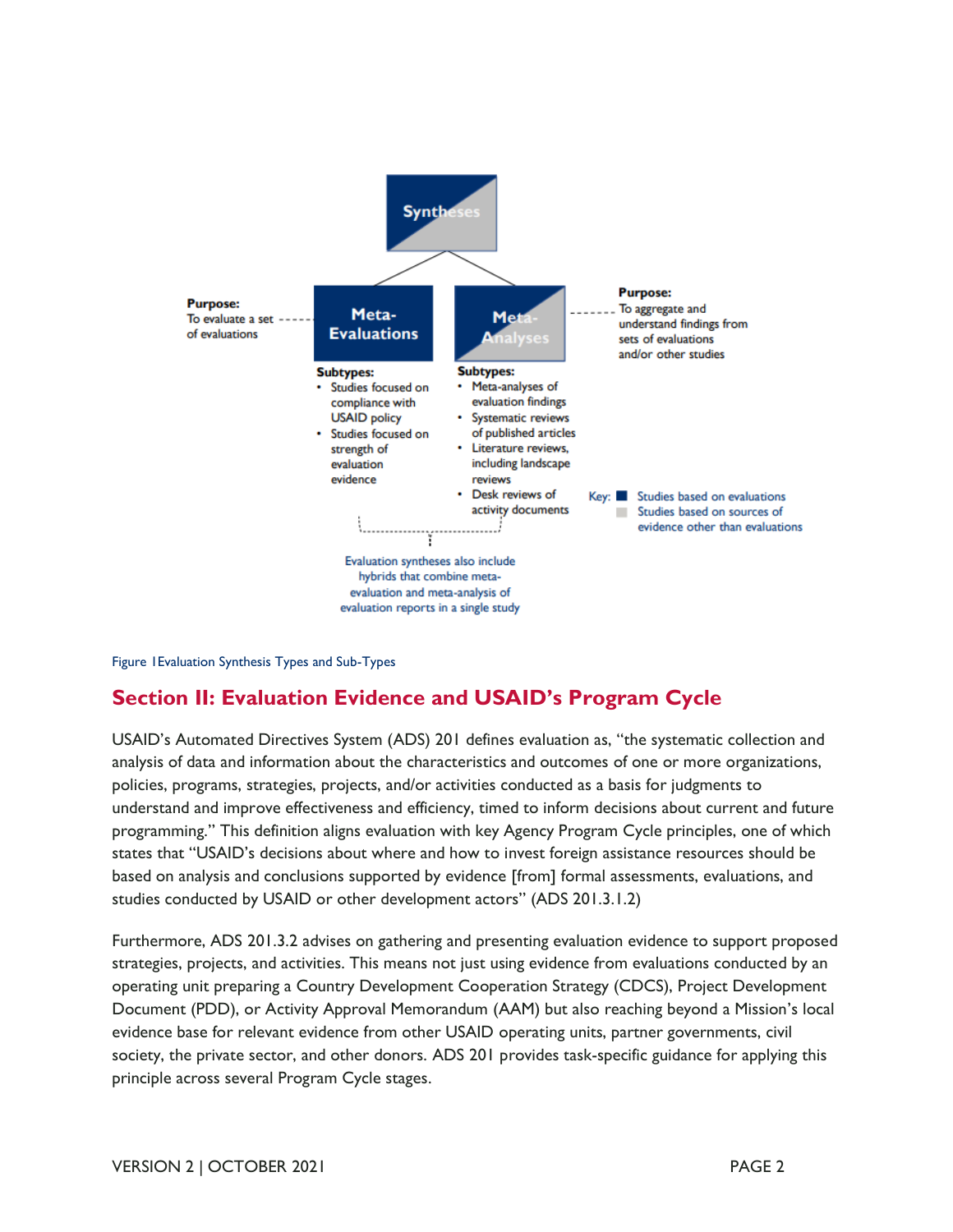#### For example:

- 1. In the CDCS process there is an opportunity for staff from OUs to review lessons from data from monitoring and evaluation and other sources of evidence; explore different hypotheses about how change is expected to unfold." (ADS 201.3.2)
- 2. Project and activity designs are to be grounded in evidence from sources including evaluations, analyses, monitoring data, etc. (ADS 201.3.4.5)
- 3. The importance of robust evidence for future requirements for monitoring and evaluation programming decisions underlies planning in the ADS.
- special responsibility to disseminate fields, inclusive of evaluation findings, to help the Agency make evidence-based and 4. Technical offices in USAID bureaus have a knowledge on recent advances and innovations in their respective technical strategic choices.

 These guidelines align closely with the goal around evidence-based decision making in the current joint Department of State-USAID Strategic Plan (2018- 2022).

While Agency policy encourages reaching beyond individual operating units for evidence, a 2016 report on [Evaluation Utilization at USAID](https://pdf.usaid.gov/pdf_docs/PA00KXVT.pdf) found that Missions often only review evaluations they commissioned and do not routinely access and build on evaluation evidence from other countries and regions where USAID is addressing similar development challenges. High-quality syntheses that are strategically disseminated can help fill that gap. Evaluation findings are also potentially relevant for updating and formulating new Agency policies. However, the 2016 utilization study found that USAID does not consistently use evaluation evidence when formulating policies.

#### **Box 1: USAID Experience with Evaluation Syntheses**

USAID's DEC archives a variety of reports and studies conducted since the Agency's creation in 1961. The DEC includes 110 documents published between 2012 and 2018 that contain one of the Box 2 terms in their titles. Fiftynine of these 110 documents were validated as synthesis reports that conform to Box 2 definitions as shown in Figure 1. Of these 59 documents, 12 (20 percent) drew their conclusions exclusively from evaluation reports. A Technical Report available [here](https://usaidlearninglab.org/library/learning-evaluation-syntheses) presents findings from a 2018 review of syntheses available on the DEC and explains how a sample of 13 USAID syntheses were planned, implemented, disseminated, and utilized.

#### **Performance Goal 4.1.1**

 By 2022, increase the use of evidence to inform budget, program planning and design, and management decisions.

Department of State-USAID Joint Strategic Plan FY 2018-2022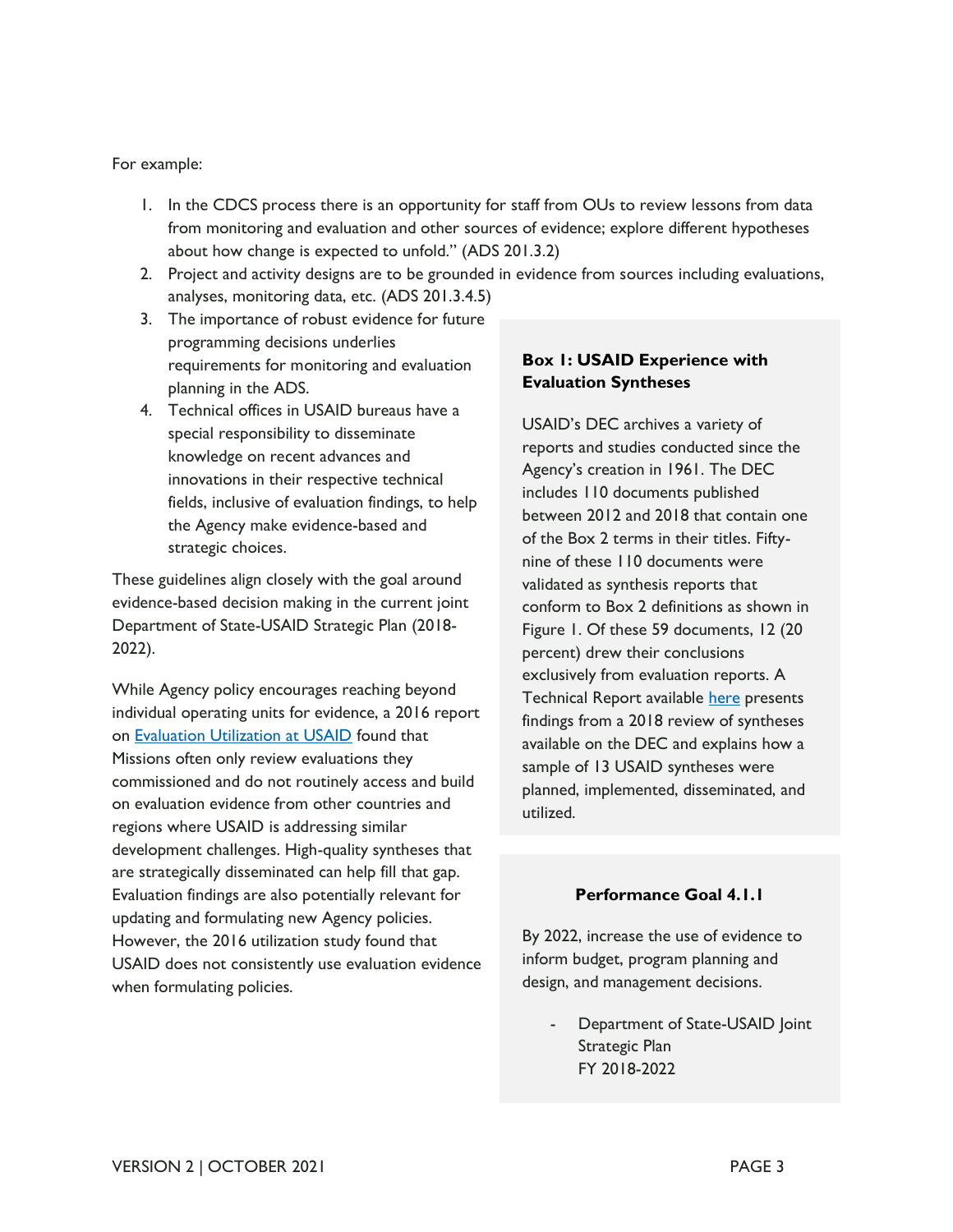#### **Box 2: Definitions of Key Terms Referenced in this Discussion Note**

**Synthesis:** Process of analytically summarizing information from multiple sources to convey their combined significance.

**Meta-Evaluation:** Analytic examination of a set of evaluations to assess aspects of their quality or merit. Some meta-evaluations focus on the *compliance* of a set of evaluations with the sponsoring organization's evaluation requirements and guidance. Other meta-evaluations have been commissioned to assess the *strength of the evidence* that a set of evaluations provide.

**Meta-Analysis:** Analytic examination of secondary source documents to identify patterns among them (convergence/divergence) also a statistical approach to combining results of multiple studies to increase their statistical power. Meta-analyses may examine evaluations as well as other types of research. Sub-types of meta-analyses include:

- Meta-Analysis of Findings from Multiple Evaluations: May be topical, focusing on patterns of findings from evaluations in a specific sector. May also look across evaluations of activities in multiple sectors within a specific geographic area to understand patterns of success and failure and challenges affecting a range of interventions. (This term is sometimes used more narrowly when discussing the statistical analysis aspect of a Systematic Review, defined below).
- *Multi-Site Evaluation: Examines a single evaluation for patterns in findings across case studies, in various* locations where an intervention was delivered, or under various arms of a research trial.
- • *Systematic Review*: Summarizes findings of multiple rigorous studies on a specific question or hypothesis. May examine the effect of multiple interventions focused on the same result, or examine replication studies that focus on differences in the effects of an intervention in a new environment or to additional target group types. Most systematic reviews comprehensively assemble peer-reviewed journal articles in the field of study, with screening criteria for research design quality and evidence strength. Published evaluation findings may appear in systematic reviews of interventions for which evaluations were undertaken.
- *Literature Review:* Draws on published works, but may include a wider range of documents for a topic and include documents produced by organizations working in an area as well as journal articles and other materials. It sometimes precedes work on a strategy or project design in a new area. For impact evaluations, a literature review may be a preliminary step to help establish what is already known about interventions focused on a problem or opportunity. Literature reviews are sometimes undertaken with publication as their specific goal.

Other Types of Synthesis: Other types of synthesis reports can also help build the evidence base on which decision-makers rely. Such studies do not necessarily review evaluations or published articles, although they may do so. Examples include:

- • *Landscape Review:* Describes the kinds of activities being undertaken to address a problem or opportunity. It may include a description of types of activities, what agencies are supporting them, and in which regions.
- Desk Study: Typically includes a review of existing documentation to inform future actions. Desk studies often synthesize existing information concerning a strategy, project, or activity. They may include documents about ongoing or previous activities, the environment in which they were undertaken, and the political, economic, and other characteristics of those situations, or target groups within them.
- Compendium of Evaluation Abstracts: Can help quickly identify the most relevant evaluations within a particular area by distilling key aspects of evaluation reports to their essential points.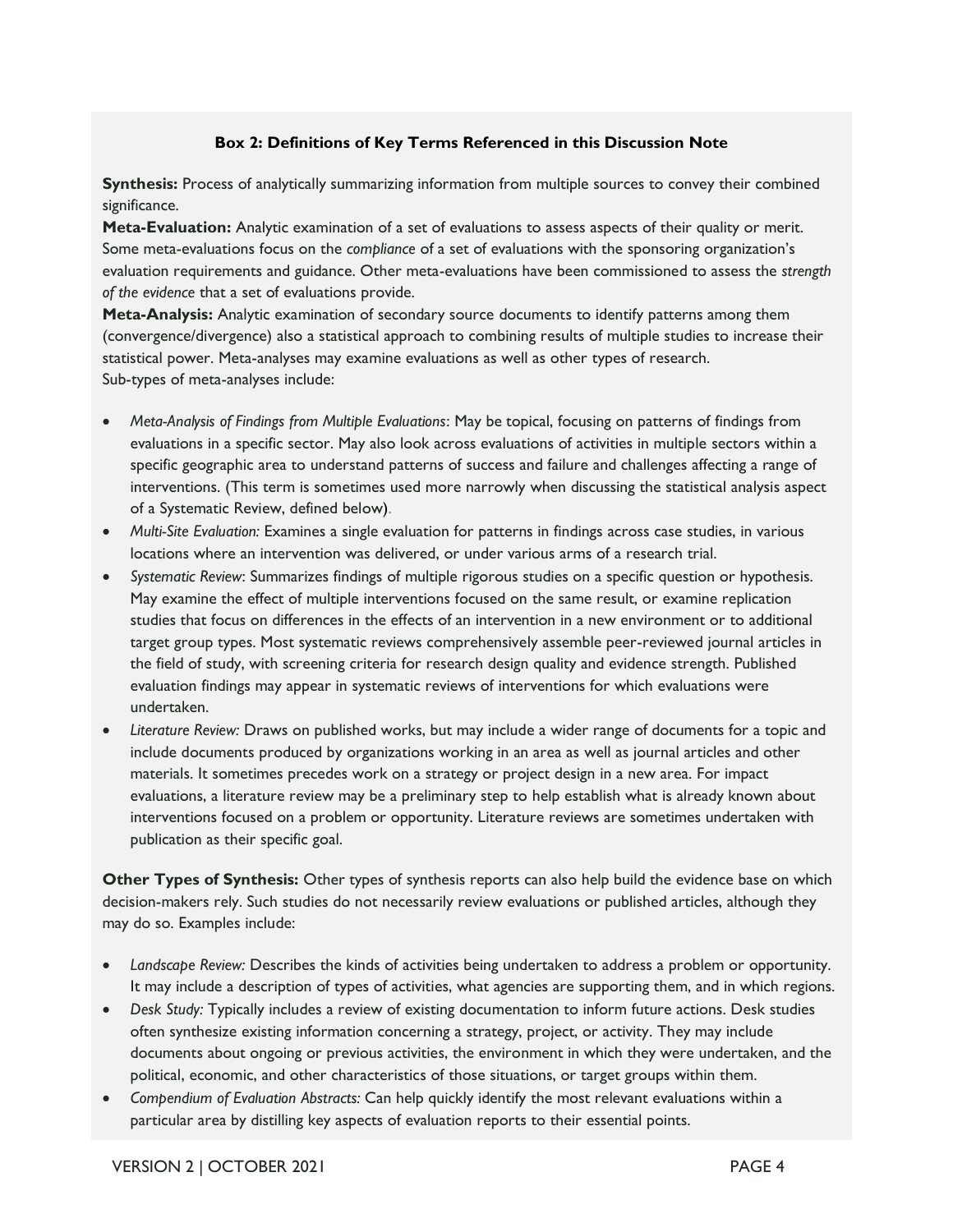## **Section III: Process for Conducting an Evaluation and USAID's Program Cycle**

 provide further guidance for those interested in initiating a specific evaluation synthesis sub-type. This section provides an overview of the evaluation synthesis process. The resource sheets in Section IV

#### **STAGE 1: CLARIFY THE PURPOSE, AUDIENCE, AND USES OF THE EVALUATION SYNTHESIS**

Syntheses reports generally cite one of three broad purposes:

- 1. Increase the awareness of Agency leadership and other key stakeholders of USAID evaluation results and their practical significance.
- 2. Base policies and programming decisions at the Mission, bureau, or Agency levels on evidence synthesized from USAID evaluations worldwide, as well as other sources.
- 3. Strengthen USAID's evaluation policies and align its evaluation practice across sectors and regions.

 Achieving these purposes depends on whether evaluation syntheses are *utilized*, not simply produced. Ideally, evaluation syntheses will lead to improved project and activity designs and implementation that yield better development results. The use of evaluation syntheses, in turn, depends on the strength and relevance of the evidence syntheses and how effectively that evidence is presented.

 To ensure that Mission decision-makers and country partners are aware of the findings from syntheses, evidence could potentially enhance the analytic rigor of decisions USAID staff make. the following scenarios illustrate the range of Program Cycle processes for which accessing evaluation

- • **Scenario 1**: A policy formulation team, comprised of staff from relevant technical support bureaus and Missions, is mobilized to update a USAID policy on assistance in a sector or subsector.
- • **Scenario 2**: Mission staff have formed an internal team to prepare the Mission's second CDCS. The team must ensure the CDCS is based on existing evidence and may call on relevant technical bureaus for support.
- • **Scenario 3**: A Mission has mobilized a project and/or activity design team that includes Mission and experience integrating local systems thinking into project and/or activity design. staff with technical expertise and, if appropriate, USAID/Washington staff with sector expertise
- • **Scenario 4**: A Mission Project Manager has formed a team to develop a statement of work (SOW) for an activity. The activity will address a difficult and chronic problem and requires a proven, evidence-based approach to meet expectations for success.

 While teams for each of these scenarios share a need for evaluation evidence, the scenarios do not indicate which type of evaluation synthesis would best support their efforts. USAID guidance does, however, suggest that Missions should consider evidence (e.g., evaluations from other sources such as other Missions, governments, civil society, the private sector, other donors) in addition to findings from their own assessments and evaluations, as relevant.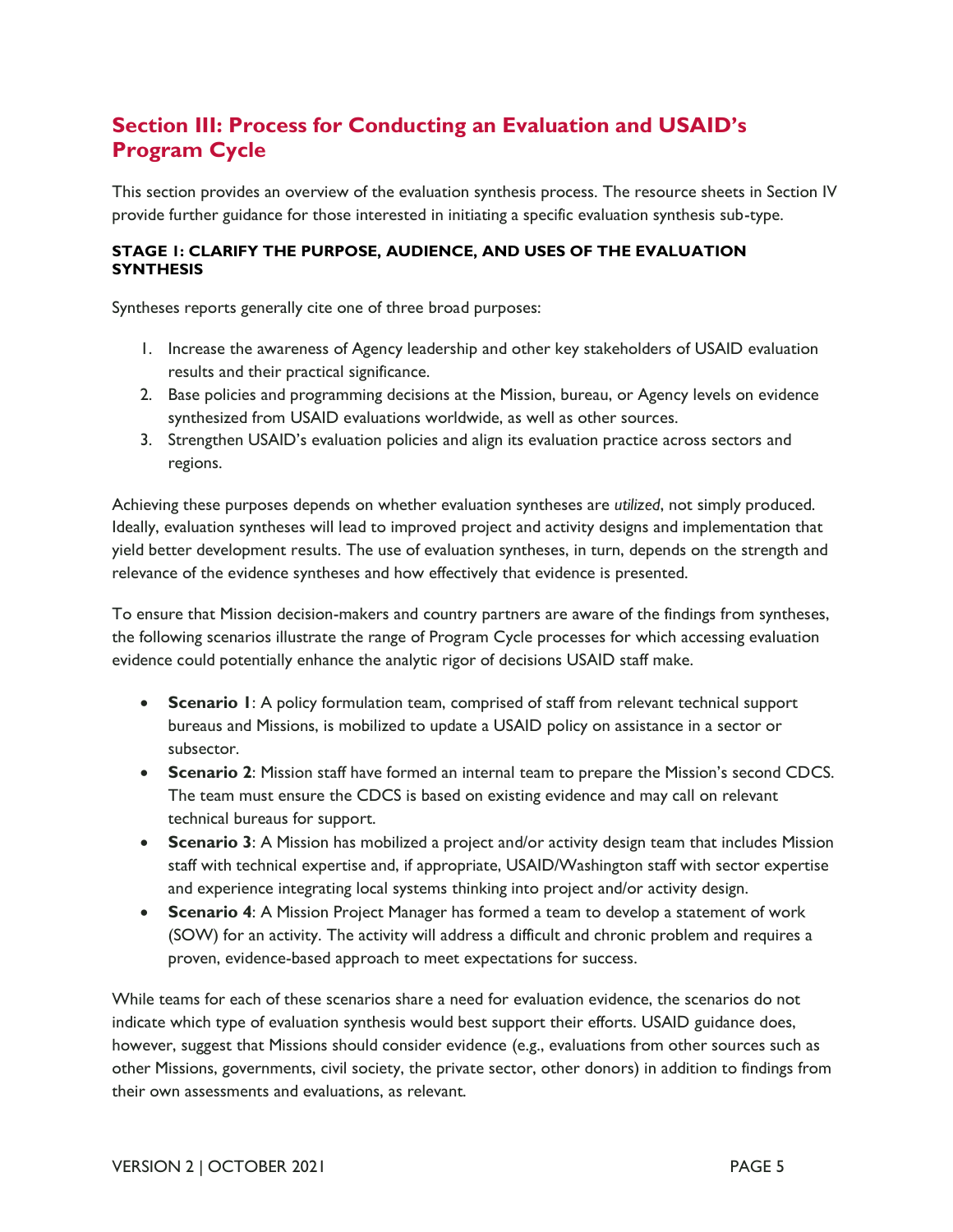To gauge the interest of potential audiences such as USAID staff and other stakeholders in the kind of information an evaluation synthesis might provide, those considering commissioning a synthesis may find it useful to conduct a stakeholder analysis, even if on a small scale. Interacting with the potential audience for an evaluation synthesis can help clarify which questions or issues are of greatest interest for a synthesis to address.

 A stakeholder analysis can also ascertain audience preferences about the structure and format of eventual synthesis reports. Without stakeholder input, commissioners of evaluation syntheses may risk underutilization of their investments. When planning a synthesis stakeholder analysis, consider how evidence-based decision making needs can also be met.

USAID's guidance for conducting an [evaluability assessment](https://usaidlearninglab.org/library/conducting-evaluability-assessment-usaid-evaluations) prior to initiating an evaluation can inform this type of pre-synthesis analysis. Table 1, derived from the stakeholder assessment element of that guidance, illustrates how this might be incorporated into the planning stage of an evaluation synthesis.

Table 1: Sample Table for Gathering Input on Evaluation Evidence Demand and Evaluation Synthesis Product Option Preferences

| <b>Evaluation Synthesis</b><br><b>Stakeholder</b> | <b>Makes</b><br><b>Policy</b> | <b>Makes Programming</b><br><b>Decisions</b> | <b>Reacts to</b><br><b>Findings</b> | Interest<br>Only |
|---------------------------------------------------|-------------------------------|----------------------------------------------|-------------------------------------|------------------|
|                                                   |                               |                                              |                                     |                  |
|                                                   |                               |                                              |                                     |                  |

 USAID staff, partner country stakeholders, and implementing partners will likely be able to describe the task for which evidence is needed to support decision-making and the kinds of evidence they need. However, their familiarity with specific synthesis options may not be sufficient to elicit answers about potential product types. By providing examples of relevant synthesis types, the potential audiences may better understand the main options available.

#### **STAGE 2: SELECT A** *FIT TO PURPOSE* **APPROACH**

Fit to purpose, a term borrowed from consumer protection law, suggests the challenges faced by those who commission evaluation syntheses. Not only must the task and evidence needs of potential users be understood, but also how diverse types of syntheses match up with those needs.

 Table 2 illustrates options that might be suitable for meeting the needs of stakeholders at different points in the Program Cycle. In addition, for USAID staff considering undertaking or commissioning an evaluation synthesis, Section IV provides brief resource sheets with links to additional resources.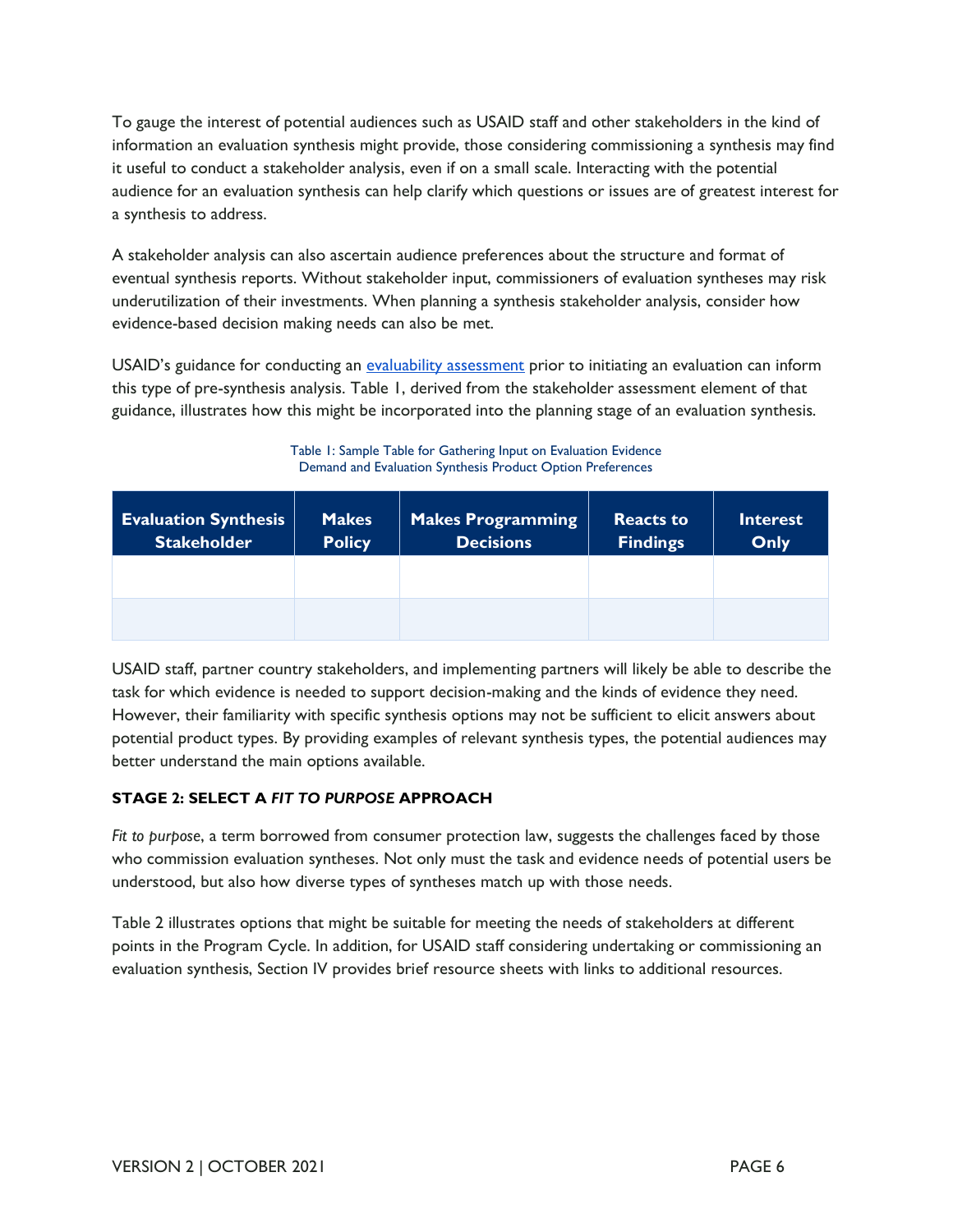| <b>Purpose to Which a</b><br><b>Synthesis Might</b><br><b>Contribute</b>                                                          | <b>Primary</b><br><b>Audience</b>                                                                                                       | <b>Specific Types of</b><br><b>Information Needed</b>                                                                                                                                                                                                | <b>Synthesis Options</b>                                                                                                                                                                                                                                                                                                                                                                                               |
|-----------------------------------------------------------------------------------------------------------------------------------|-----------------------------------------------------------------------------------------------------------------------------------------|------------------------------------------------------------------------------------------------------------------------------------------------------------------------------------------------------------------------------------------------------|------------------------------------------------------------------------------------------------------------------------------------------------------------------------------------------------------------------------------------------------------------------------------------------------------------------------------------------------------------------------------------------------------------------------|
| Prepare or update<br><b>Agency-wide policy</b>                                                                                    | Policy working<br>$\bullet$<br>group<br>members<br>Policymakers<br>$\bullet$                                                            | What are the priority<br>$\bullet$<br>issues in partner countries,<br>regionally, and globally?<br>Where is progress being<br>$\bullet$<br>made, how, and by whom?<br>What is the U.S.<br>$\bullet$<br>comparative advantage by<br>sector or region? | Meta-analysis, possibly:<br>A landscape review of relevant<br>existing activities, including<br>evaluations<br>A performance meta-analysis of<br>$\bullet$<br>relevant USAID<br>projects/activities<br>A literature review for the<br>$\bullet$<br>sector or region                                                                                                                                                    |
| <b>Update of strategic</b><br>priorities for a new<br><b>CDCS</b>                                                                 | <b>CDCS</b><br>$\bullet$<br>working group<br><b>Mission</b><br>$\bullet$<br>management                                                  | As above, including what<br>$\bullet$<br>the country itself and<br>other donors are doing                                                                                                                                                            | Meta-analysis, possibly:<br>A landscape review of relevant<br>$\bullet$<br>existing activities, including<br>evaluations<br>A performance analysis of<br>$\bullet$<br>projects/activities                                                                                                                                                                                                                              |
| Present evidence on the<br>theory of change<br>included in a PDD                                                                  | Project design<br>$\bullet$<br>team<br><b>Mission</b><br>$\bullet$<br>management                                                        | Where has this hypothesis<br>$\bullet$<br>been applied and to what<br>effect?                                                                                                                                                                        | Meta-analysis, possibly:<br>A literature review of<br>$\bullet$<br>published materials<br>A systematic review<br>$\bullet$<br>A desk review of USAID<br>$\bullet$<br>documents, including<br>evaluations                                                                                                                                                                                                               |
| Prepare a Mission or<br><b>USAID/Washington</b><br>learning agenda or a<br><b>Mission performance</b><br>management plan<br>(PMP) | Mission or<br>$\bullet$<br>office<br>monitoring,<br>evaluation, and<br>learning team<br>Mission or<br>$\bullet$<br>bureau<br>management | What is not known that<br>$\bullet$<br>could make USAID's<br>assistance more effective?<br>What has been<br>$\bullet$<br>accomplished?<br>What activities and<br>$\bullet$<br>assumptions have failed or<br>lagged, and why?                         | Meta-analysis or a combined<br>meta-evaluation and meta-<br>analysis, possibly covering:<br>An analysis of gaps in<br>$\bullet$<br>knowledge through a literature<br>review or survey of<br>practitioners<br>A performance analysis of<br>$\bullet$<br>projects/activities<br>A meta-analysis of relevant<br>$\bullet$<br><b>USAID</b> evaluations<br>Strength of evidence if<br>$\bullet$<br>evaluations are examined |
| <b>Monitor and improve</b><br>evaluation quality in a<br><b>Mission or bureau</b>                                                 | Mission or<br>$\bullet$<br>office<br>monitoring,<br>evaluation, and<br>learning team<br>Mission or<br>$\bullet$<br>bureau<br>management | How well do evaluations<br>$\bullet$<br>comply with Agency<br>evaluation policy?<br>How adequate is the<br>$\bullet$<br>strength of the evidence<br>evaluation provided?                                                                             | Meta-evaluation, possibly:<br>At the Mission level<br>$\bullet$<br>At the bureau level                                                                                                                                                                                                                                                                                                                                 |

Table 2: Examples of *Fit for Purpose* Approach Purpose, Audience, Information Needs, and Types of Synthesis Options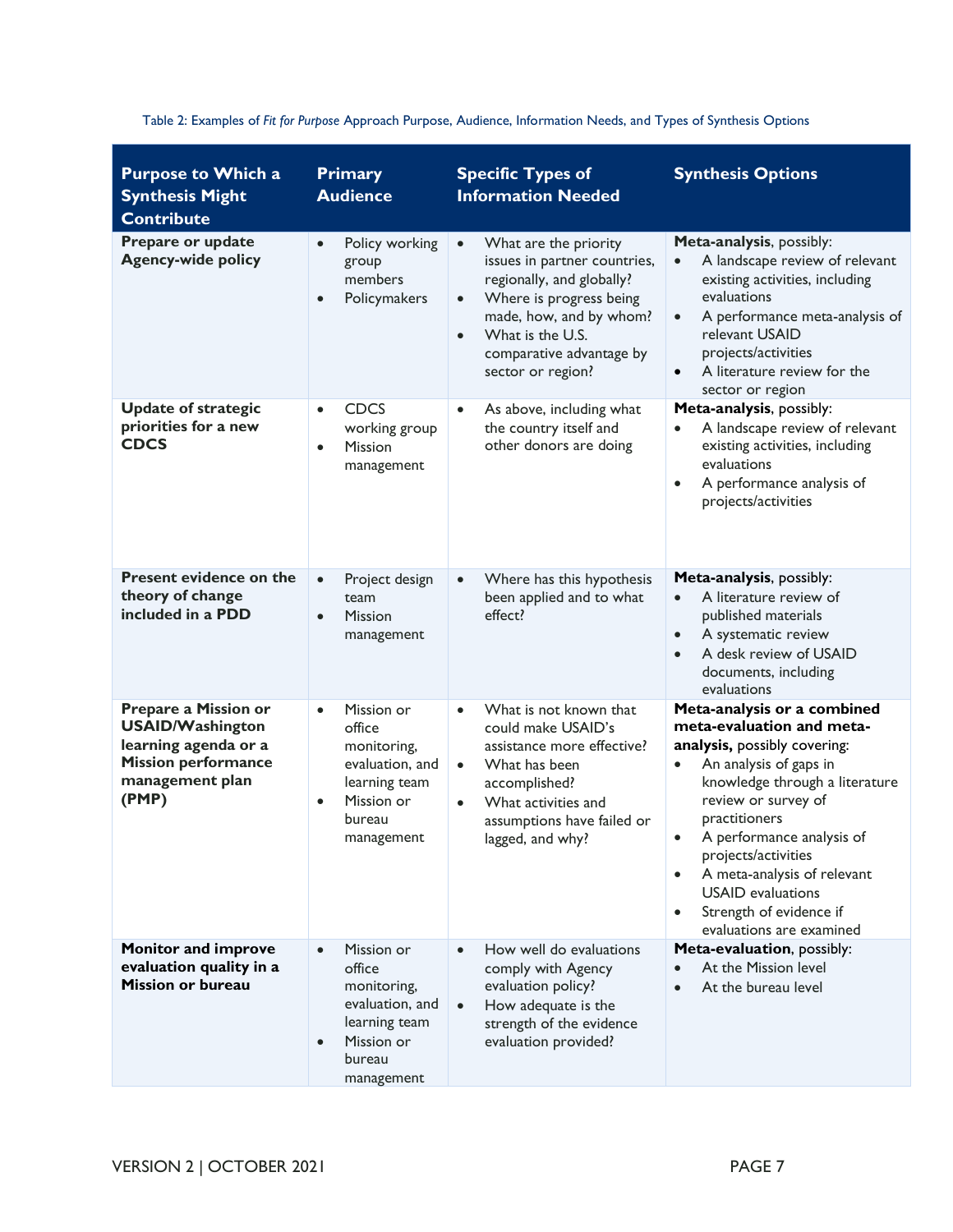#### **STAGE 3: MOBILIZE AND MANAGE RESOURCES FOR THE SYNTHESIS**

 During this stage, an office that plans to undertake a synthesis would decide whether to do so using Agency staff or by contracting with an external team. In either case, a SOW can help guide the team. For externally contracted teams, the office commissioning the synthesis will need to estimate the cost of the study and obtain approval for the necessary resources. Once initiated, the USAID manager for the synthesis will need to oversee the work and prepare a dissemination plan that can be carried out once generic tasks for undertaking a synthesis. Section IV provides resource sheets for synthesis sub-types. the synthesis products are ready. Given the range of evaluation synthesis types, this section describes

 The duration of an evaluation synthesis varies considerably depending on sub-type. Large-scale meta- evaluations that do not include a meta-analysis element may take up to 12 months, while systematic reviews that involve comprehensive literature searches and multiple screening steps sometimes take even longer. Meta-analyses without a meta-evaluation element typically require around 6 to 12 months to complete.

#### GENERIC SYNTHESIS STUDY TASKS

 This section describes typical steps for conducting an evaluation synthesis. While external teams are often engaged to carry out many of these tasks, USAID staff may be involved in these tasks as active participants, managers, or in hybrid roles. Integrating USAID staff into synthesis tasks can help build make it difficult for them to fully engage in synthesis tasks. ownership and foster utilization of the synthesis products, although other demands on staff time often

 The Gantt chart in Table 3 summarizes the main tasks involved in a synthesis. Task descriptions are provided below the table.

| <b>Tasks</b>                                              | <b>Pre-Start-Up</b> | Year     |           |          |                     |
|-----------------------------------------------------------|---------------------|----------|-----------|----------|---------------------|
|                                                           |                     | Ist Qtr  | $2nd$ Qtr | 3rd Qtr  | 4 <sup>th</sup> Qtr |
| Determine Audience Needs/Interests/Product<br>Preferences | $\times$            |          |           |          |                     |
| Develop Approach and Protocols                            |                     | $\times$ |           |          |                     |
| Identify Data Set                                         |                     | $\times$ |           |          |                     |
| <b>Train Team</b>                                         |                     | $\times$ |           |          |                     |
| Implement Protocols and Supervise Team                    |                     |          | $\times$  | $\times$ |                     |
| Data Analysis                                             |                     |          |           | $\times$ |                     |

#### Table 3: Illustrative Synthesis Gantt Chart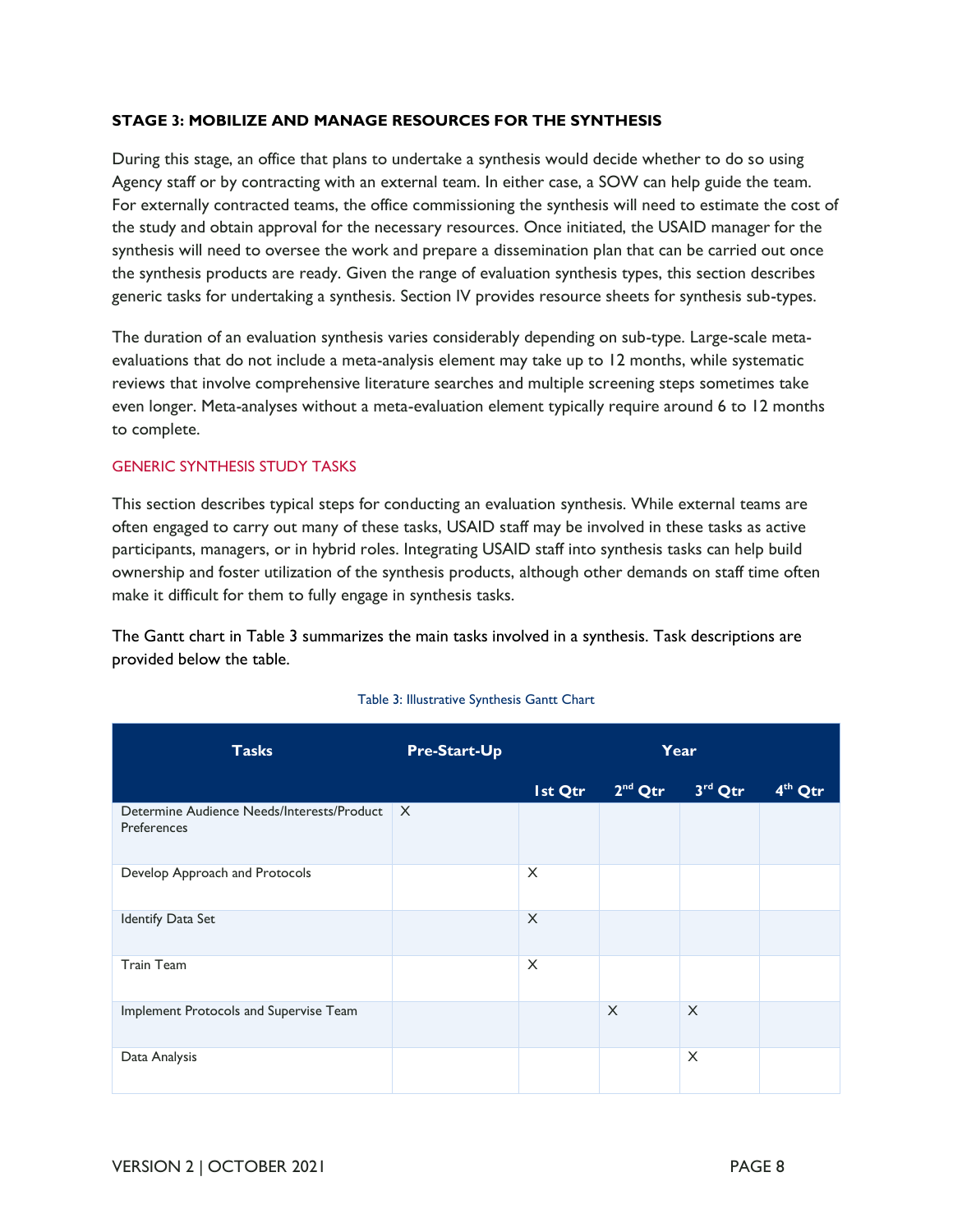| <b>Tasks</b>                  | <b>Pre-Start-Up</b> | Year    |           |         |                     |
|-------------------------------|---------------------|---------|-----------|---------|---------------------|
|                               |                     | Ist Qtr | $2nd$ Qtr | 3rd Qtr | 4 <sup>th</sup> Qtr |
| Report Preparation/Submission |                     |         |           |         | $\times$            |
| Dissemination and Action Plan |                     |         |           |         | $\times$            |
| Utilization Follow-Up         |                     |         |           |         | Six months<br>later |

#### **1. Determine audience needs, interests, and product preferences**

 This task should be undertaken before funds for a synthesis are committed. Providing examples of syntheses can help elicit audience opinions about the type of synthesis product most likely to be used. Contrasting examples might include a topic-focused meta-analysis versus a compendium of evaluation abstracts on the same topic.

#### **2. Develop the synthesis approach and protocols**

 Data on existing syntheses indicate that the more complex the review protocol, the longer it takes to develop and pre-test. For example, a blended quality and compliance review tool developed by USAID's Office of Education to screen out low-quality evaluations before undertaking meta-analyses took longer than the creation and pre-testing of a checklist used for an Agency-wide meta-evaluation. Meta-evaluation tools, in turn, took longer to develop than sets of questions on which various meta-analyses focused.

#### **3. Identify data set**

 Depending on how many evaluations are to be reviewed, one or two months may suffice for studies that extract and validate evaluations from the DEC. Studies that involve searches beyond the DEC may require an additional month or so to locate all relevant evaluations. The type of thousands of articles identified using key terms, then screened by multiple criteria to narrow the set – can take six months or longer to reach a final set of studies. The more complex the screening process, the longer this step takes. comprehensive literature review required in systematic reviews – which often start with

#### **4. Train team**

 Approaches for orienting and training teams vary by type of study. Studies that involve rating or scoring evaluations and necessitate ensuring inter-rater reliability among team members require more time than other team training approaches. Normally in checklist rating approaches, where all items can be rated objectively by well-trained mid-level staff, initial training on items may require around two additional weeks to achieve inter-rater reliability, depending on the number of items involved and degree of judgment required to rate them.

#### **5. Implement protocols and supervise team**

 Full-time supervision of teams that implement synthesis protocols is well advised. This role often involves quality checking, ensuring inter-rater reliability using regular spot-checks of multiple team members, distributing evaluations to team members, and overseeing the time taken to complete protocol tasks per evaluation.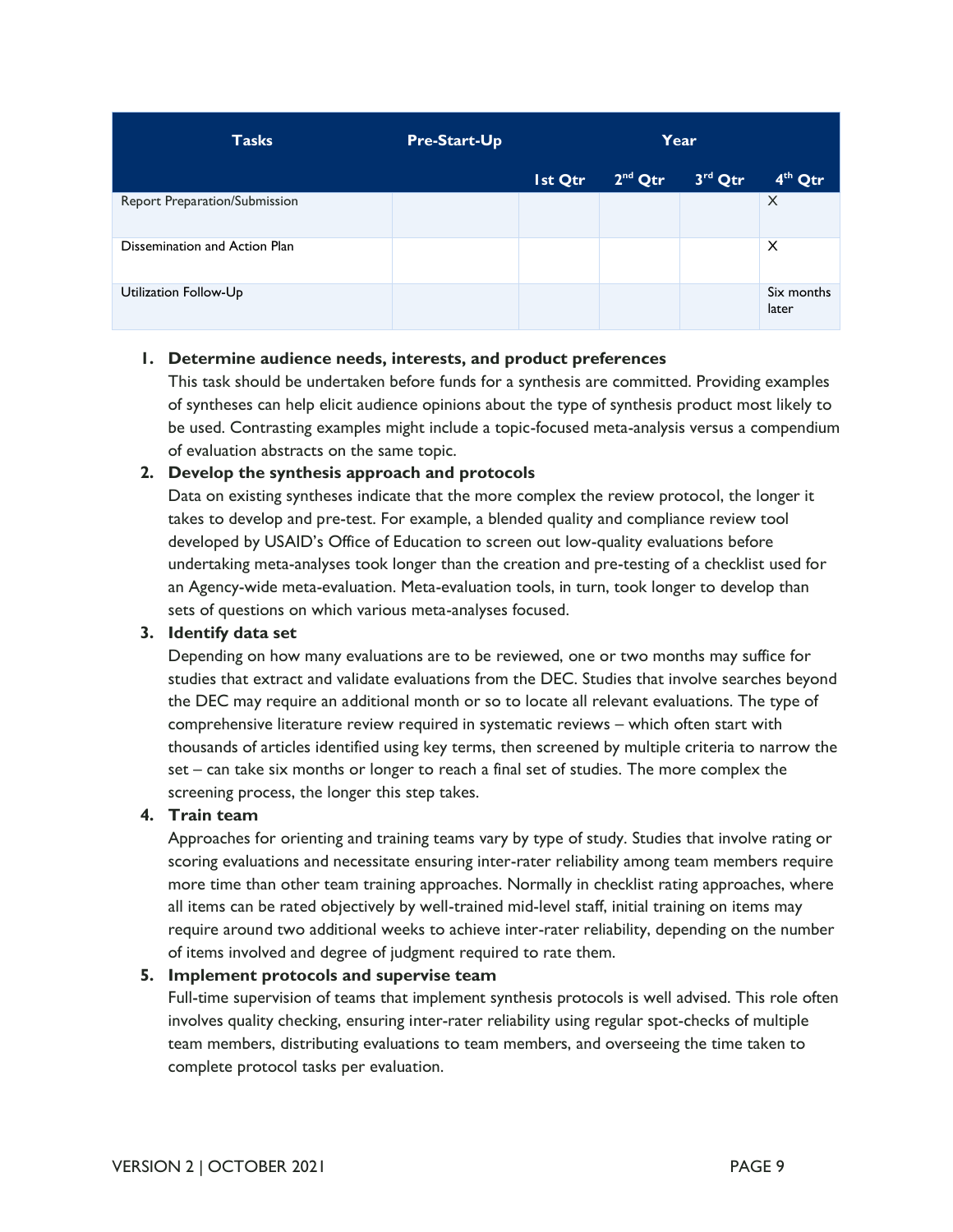#### **6. Data analysis**

 to use a template to record findings from the evaluations or other studies they review, that template should be included in the analysis plan, which should also explain how those findings will be compared across studies. Where appropriate, analysis plans can also include samples of for data analysis is affected by the extent of qualitative analysis required to identify patterns in materials. A well-structured analysis plan helps foster efficiency at the analysis stage of a synthesis. Simplifying the findings and conclusions through a presentation using bullet points can help set up the report writing. The presentation can also provide the commissioning unit with a preview of the synthesis' main results, and can help reach agreement on a report outline if not The design for an evaluation synthesis should include an analysis plan. If the synthesis team plans the kinds of tables and graphs the synthesis team plans to include in its report. Time required findings across evaluations and establish other types of relationships based on narrative already determined.

#### **7. Report preparation**

 Key findings and conclusions should be prominently featured at the beginning of the synthesis report. An exception is a systematic review, which should follow the style guide provided by the target journal to which the review will be submitted. Reviewing examples of previous USAID syntheses of the same sub-type may be helpful, regardless of which type of synthesis report is to be prepared. Additional dissemination products can also be created in parallel to the main study report; USAID's [two-page brief](https://www.usaid.gov/documents/1870/evaluation-utilization-usaid) on its evaluation utilization study is an example.

#### **8. Dissemination and action plan**

 With this task, leadership on the synthesis transfers back to the commissioning unit. A dissemination plan is important for this stage. USAID's **Evaluation Toolkit** provides a useful template for such a plan, which ideally was prepared earlier and with the study team's input. Ideally, USAID synthesis reports will be submitted to the DEC. However, this is not sufficient as dissemination should be active and targeted to reach intended users, often through multiple venues and formats. If the synthesis includes recommendations for USAID's action, the commissioning office should review the templates and action trackers in the [post-evaluation](https://usaidlearninglab.org/evaluation-toolkit?tab=6) [section of the Evaluation Toolkit.](https://usaidlearninglab.org/evaluation-toolkit?tab=6)

#### **9. Utilization follow-up**

 Following up with intended users of evaluation syntheses is the only way to understand the value and limitations of the study and ways to improve future syntheses. Some commissioning offices have good knowledge of how syntheses were received and utilized. Others, however, know little about utilization. It is in USAID's interest to learn as much as it can about utilization, usually in the first six months after a synthesis product is released. While this does not have to take a lot of time, it does require attention.

#### **STAGE 4: PURSUE ACTIVE DISSEMINATION AND TRACK UTILIZATION**

Preparing and implementing a dissemination plan and tracking utilization in a systematic way is important when investing in an evaluation synthesis. Key aids from USAID's Evaluation Toolkit include Developing [an Evaluation Dissemination Plan](https://usaidlearninglab.org/library/developing-evaluation-dissemination-plan-0) and [Post-Evaluation Action Plans.](https://usaidlearninglab.org/library/post-evaluation-action-plans-0)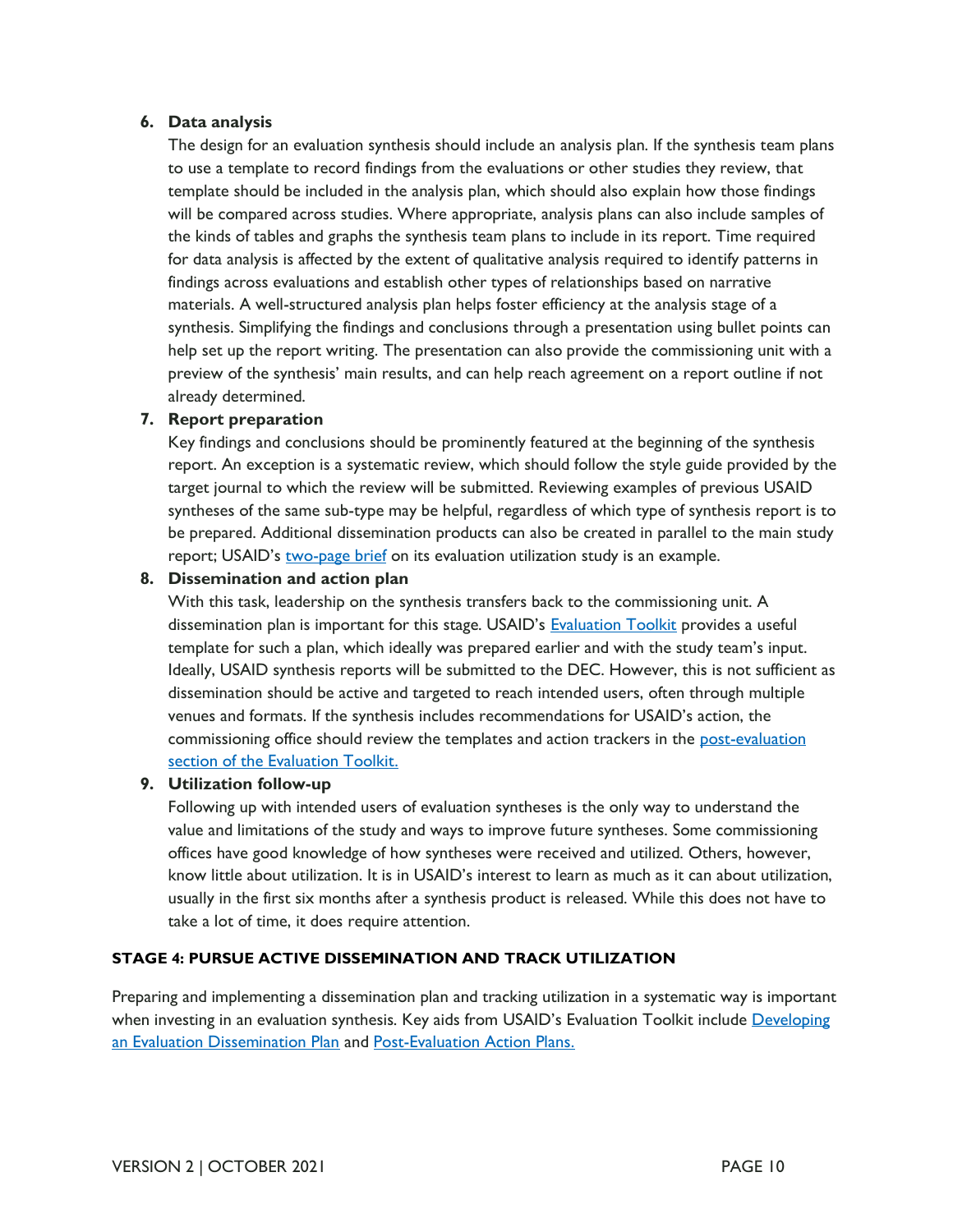Agency leadership have highlighted the importance USAID attaches to disseminating evaluations to country partners and other non-USAID stakeholders and, by extension, related products such as evaluation syntheses.

 For all audiences, USAID encourages active forms of dissemination. Past synthesis dissemination activities include:

- Briefings to program officers;
- Alerts on sector websites:
- Infographics to draw attention to a systematic review; and
- • Communications alerting targeted individuals about the existence of a new systematic review, whose findings were also presented at a national education conference.

Additional options that might also be useful for disseminating synthesis findings include:

- A two-page briefing note, like those PPL/LER has posted on its [webpage;](https://www.usaid.gov/documents/1870/evaluation-utilization-usaid)
- Social media alerts on Twitter and other messaging sites;
- A blog post on USAID's Impact blog page;
- Webinars in which USAID staff overseers can participate directly; and
- A short YouTube video presentation or interview with synthesis authors.

 While utilization tracking was not significant in past post-study work plans, some commissioning units were aware of important utilization results such as:

- The use of a Bureau for Resilience and Food Security [evaluation synthesis](https://www.agrilinks.org/sites/default/files/resource/files/Final%20KDAD%20Evaluation%20Sythesis.pdf) in the U.S. government's latest Global Food Security Strategy; and
- Changes in a Mission's SOW template as a result of a synthesis.

## **Section IV: Resource Sheets**

 This section provides resource sheets for conducting evaluation syntheses: meta-evaluations, meta-analyses, and rigorous systematic reviews.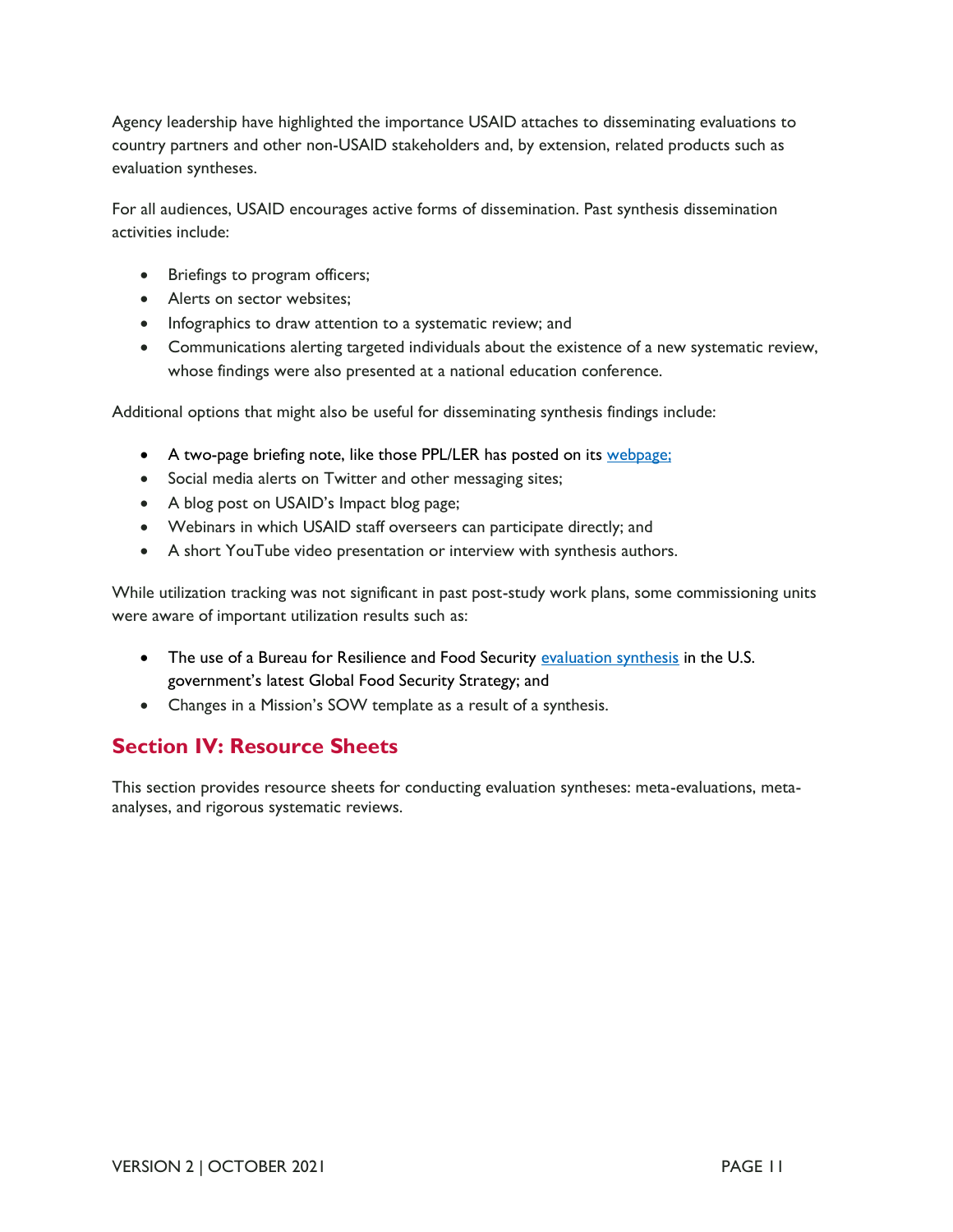

The term meta-analysis is used in several ways. Empirically, a review of studies termed meta-analysis in the international development arena indicates a continuum of studies that apply a structured approach to assemble and analyze evaluations as well as other types of research to extract findings on research questions, topics of interest, cross-cutting issues, and other matters of interest to program decisionmakers. At one end of this continuum are literature reviews. Studies that focus on narrative or other types of qualitative data are sometimes called qualitative meta-syntheses in published journal articles but are almost always called meta-analyses or syntheses when conducted at USAID's behest. At the other end of the meta-analysis continuum are systematic reviews, for which a separate resource sheet is provided in this Discussion Note. These studies also review existing literature, but screen entries on quality criteria before examining them. Among organizations that conduct systematic reviews, the term meta-analysis is sometimes reserved for describing the statistical procedures used in systematic reviews to review the effect size of an intervention across several similarly focused randomized trials (or USAID impact evaluations).

Guidance specific to meta-analysis across this continuum does not exist in a single volume. Instead, there are separate guides for conducting literature reviews, qualitative meta-syntheses, and systematic reviews (provided in the following resource sheet). For literature reviews, the Overseas Development Institute's How to Do a Rigorous, Evidence Focused Literature Review in International Development is useful, somewhat spanning the continuum above. Writing on qualitative meta-syntheses is relatively new, with perhaps the most generally useful summary of this synthesis type provided in a [2018](https://cpb-us-e1.wpmucdn.com/sites.nova.edu/dist/a/4/files/2018/01/An-Introduction-to-Qualitative-Meta-Synthesis-011218-25xjtbb.pdf)  [conference paper](https://cpb-us-e1.wpmucdn.com/sites.nova.edu/dist/a/4/files/2018/01/An-Introduction-to-Qualitative-Meta-Synthesis-011218-25xjtbb.pdf) that describes the type of study covered by this term by contrasting them with systematic reviews.

The high percentage of syntheses conducted by USAID that fall under the term meta-analysis, irrespective of whether they include evaluations, indicate a strong interest in bringing together evidence and lessons on development assistance interventions based on the experience of USAID and other sources of development assistance. Dissemination of those that exist is equally important, as it is important for USAID staff to be aware of existing meta-analyses that may be pertinent to the projects and activities the Agency is planning. A recent [critique](https://www.cgdev.org/blog/usaid-thinks-about-procurement-and-program-design-it-should-keep-evidence-mind) suggests that may not always be the case.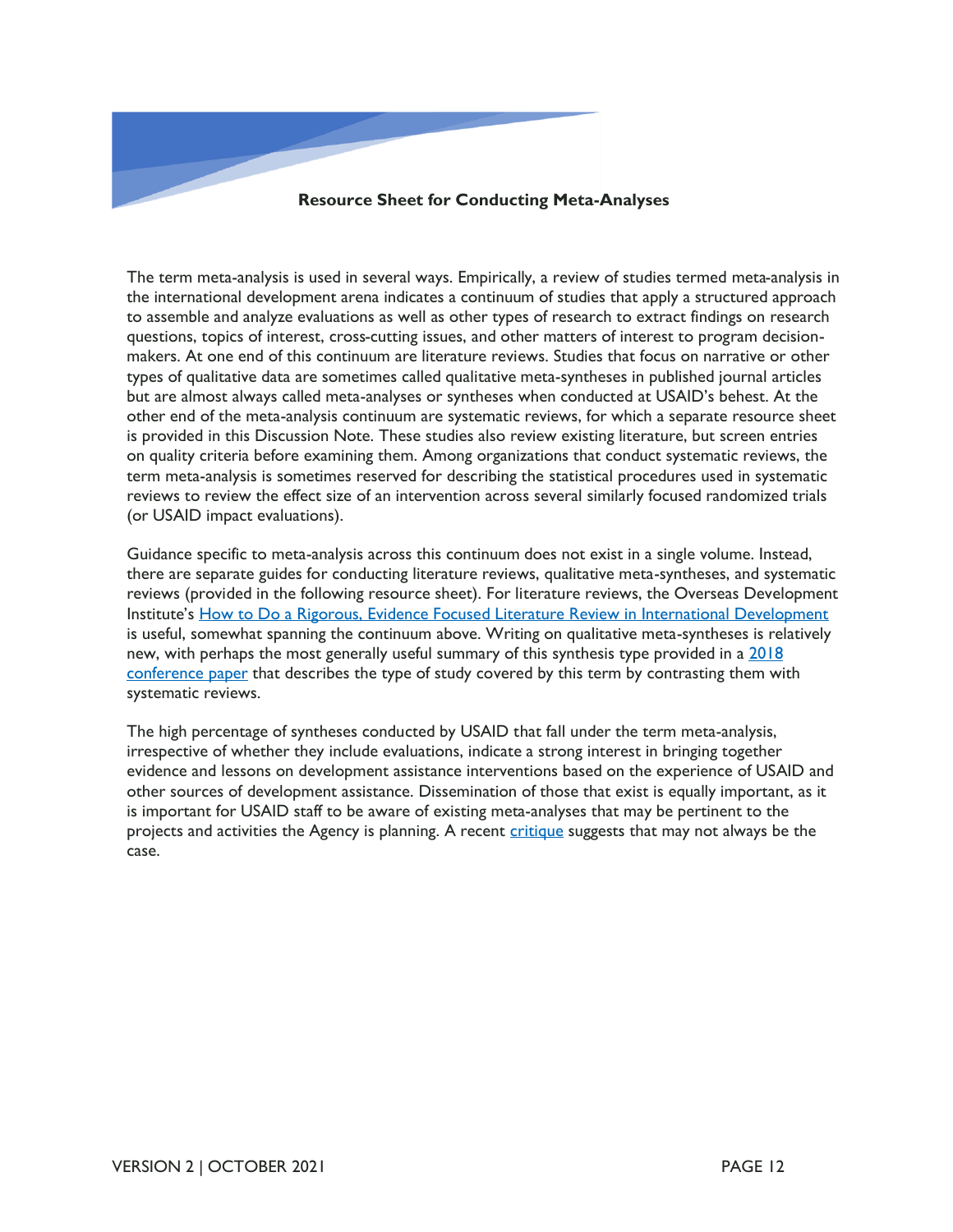

Systematic reviews are analytic reviews that summarize the findings of multiple studies on a specific question or hypothesis. They are frequently used to synthesize results of multiple randomized controlled trials. In the international development arena, [3ie](https://developmentevidence.3ieimpact.org/) has conducted many systematic reviews, covering fields for which a sufficient number of rigorous evaluations and other types of unbiased research trials have been completed. USAID, DFID, and other donors have helped underwrite these studies. Domestically, the Cochrane Collaboration is a leader in conducting systematic reviews in health, while the Campbell Collaboration conducts them for education, justice, social welfare, and other fields, including studies on international development. Among the 30 systematic reviews USAID conducted between 2012 and 2018, most have been health related and several have been published in peer-reviewed journals.

Guidance on how to produce a systematic review is available from several sources, including the [Cochrane Collaboration.](https://training.cochrane.org/handbook/current) One of the most approachable guides comes from [Cornell University.](https://guides.library.cornell.edu/evidence-synthesis/service) The Cornell Guide walks readers through steps in the process and includes the useful comparison between traditional literature reviews and systematic reviews reproduced below. Because of their comprehensive nature, the initial steps involved in assembling and screening studies is lengthier than for other synthesis types, with two years being well within the norms for this step.